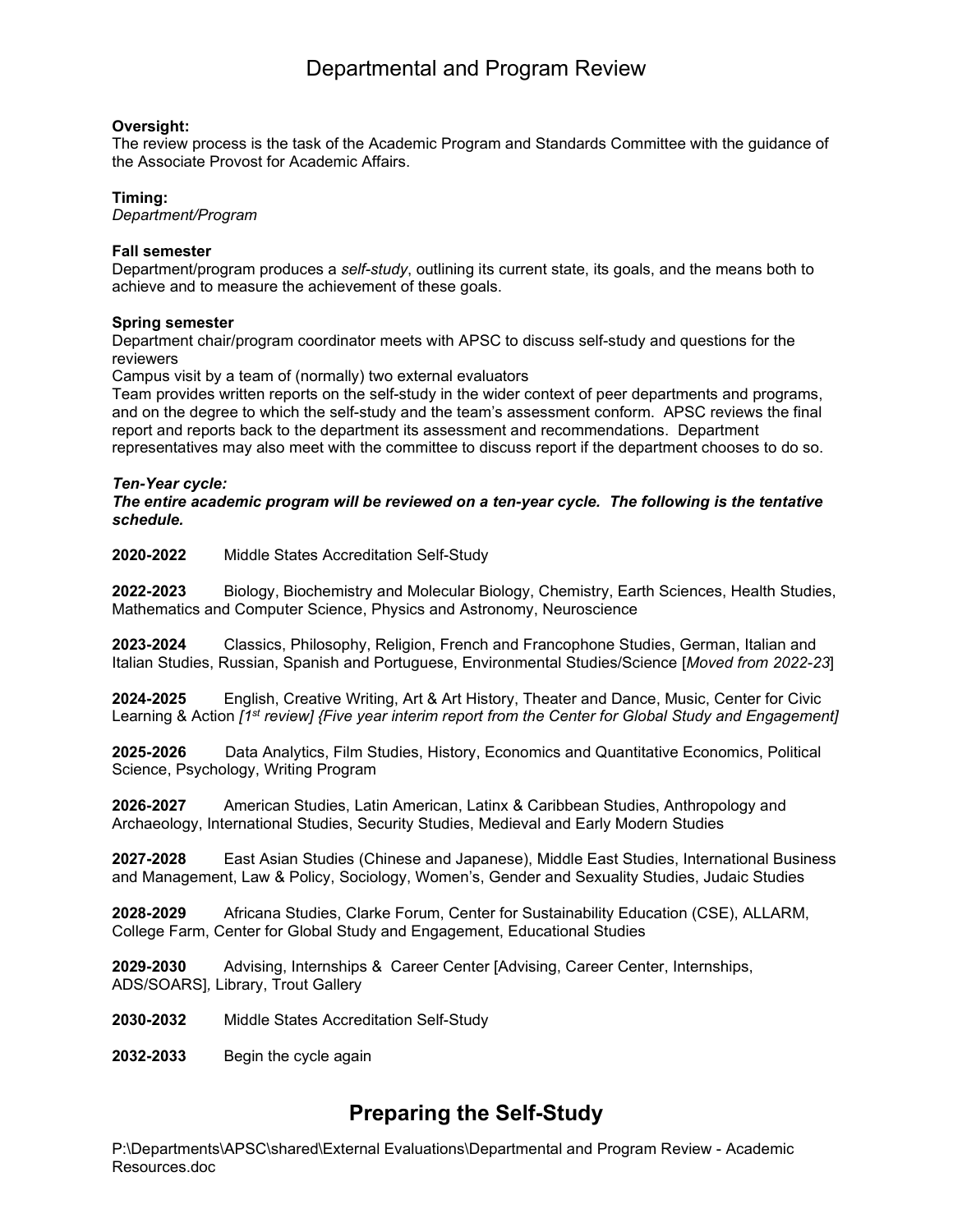# **(Academic Resources)**

In the Spring preceding the Fall Self-Study, Associate Provost Deb Bolen will convene a meeting with representatives of the departments scheduled for external review.

During the Fall semester, the **administrative assistant** will need to collect and organize the following documents and submit to Laura Weber **electronically no later than December 1.** (NOTE: the self-study should be submitted as an email attachment to [weberla@dickinson.edu\)](mailto:weberla@dickinson.edu):

- 1. The most recent curriculum vitae for each current professional staff member
- 2. Any relevant data, exhibit schedules, attendance figures, examples of brochures/programming, etc. to be sent to the reviewers

During the Fall semester, prepare the following:

- 1. A list of at least ten potential external reviewers. The list should include brief biographical information (educational background, research interests, teaching focus), as well as contact information (phone, email, institutional mailing address). This information should be available on the institution's website. Reviewers should be selected using the following criteria: (a) no actual or perceived conflicts of interest (do not include dissertation adviser for any departmental faculty); (b) broad representation of critical expertise; (c) peer-quality of both department and institution; (d) some knowledge/experience with Dickinson (e) experience as an evaluator (someone who evaluated here in the past would be helpful in recognizing changes and advancements (f) current faculty member (not on sabbatical or emeritus); (g) some assessment knowledge/experience; (h) cost-effectiveness re: travel expenses; (i) from an institution in the Middle States region. **Please note: this list, as well as good/bad dates for the spring on-campus visit, should be submitted to Laura Weber no later than September 30.**
- 2. The self-study narrative which should address each of the questions listed at the end of this document. **\*\***
- 3. A short list of specific topics and points of concern for the Academic Program & Standards Committee to use in preparing its questions about the department for the external review team. These should focus specifically on the role of the department within the college as a whole. \*\*
- 4. A list of specific questions for the external reviewers pertaining to the goals of the department and strategies by which to achieve them. \*\*

#### **\*\* Items 2-4 should be submitted electronically no later than December 1.**

### **Questions to be Addressed in Self-Study Document**

- 1. Include current mission statement.
- 2. Describe the current shape of your program and place it in the context of the current state of your peers. Please pay special attention to any changes made since your last evaluation, and what you now consider most essential to your mission. Be sure to address each of the following:
	- a. Describe special strengths of your program
	- b. Describe areas of weakness, challenges or areas that need further development to bring you up to current standards in your field.
	- c. Describe any innovations developed by your program.
- 3. If applicable, describe the specific program goals as they relate to the academic program. Describe the department's practices in assessing the progress of students toward achieving these goals. (Attach assessment plan and at least the most recent report.)